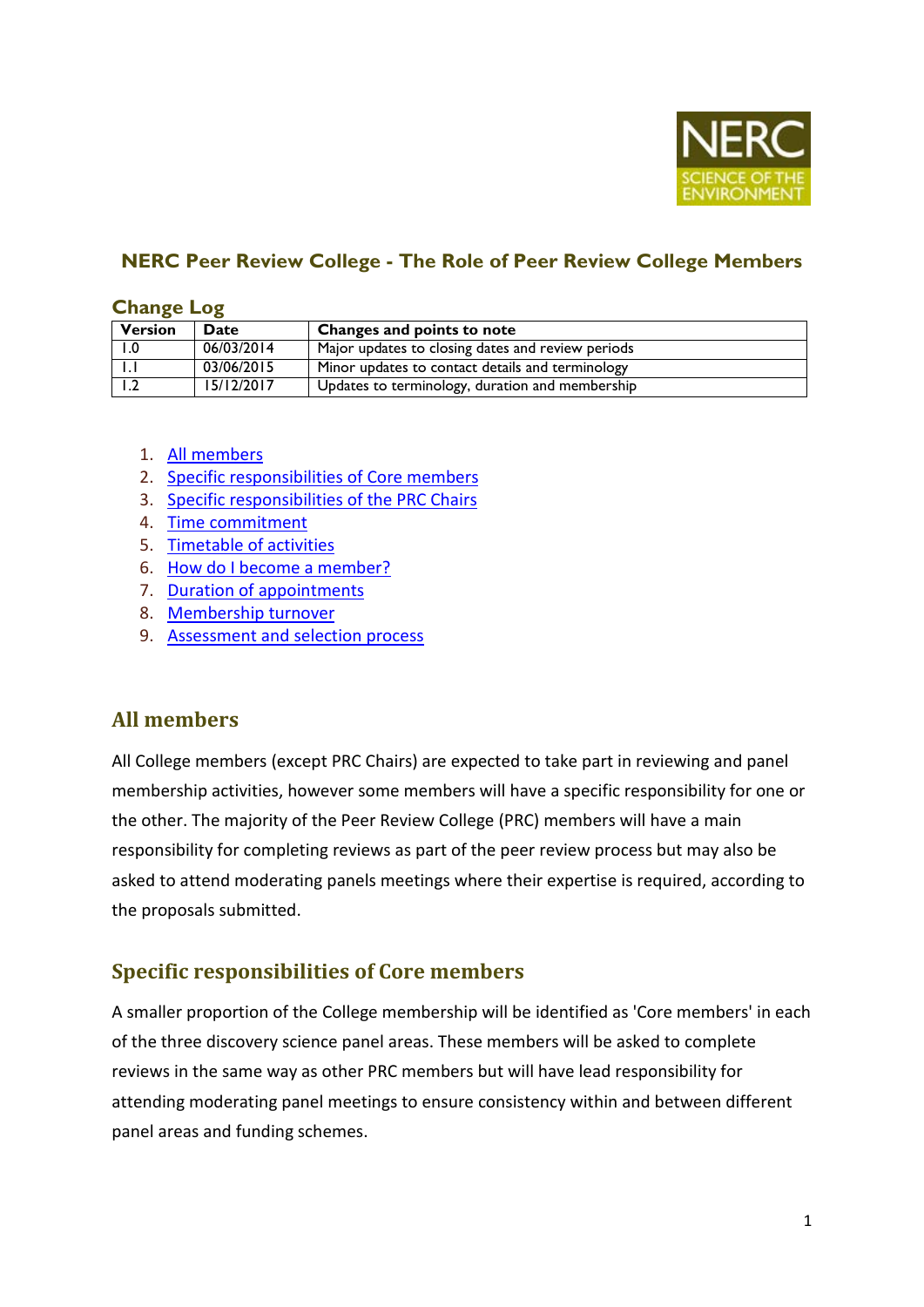# <span id="page-1-0"></span>**Specific responsibilities of members of the PRC Chairs**

NERC has identified a group of [PRC Chairs](http://www.nerc.ac.uk/funding/application/peerreview/) who are responsible for chairing (or acting as deputy Chair) all Discovery Science moderating panel meetings (each is specific to a panel and funding scheme) but who not take part in reviewing. Each funding scheme and panel area will have a specific Chair and deputy Chair.

Members of this group are likely to be asked to carry out the following tasks:

- Chair Discovery Science and Innovation moderating panel meetings, Fellowship sift and interview panels, and other panel meetings as required.
- Work closely with the panel secretary in preparing for each moderating panel meeting. For example, for Standard Grant moderating panels this will include:
	- o checking that the panel's membership and allocated introducers are appropriate for the list of proposals to be assessed;
	- o occasionally advising on extra reviewers for proposals; and
	- o attending a pre-meeting briefing.
- Write a post-panel meeting report for NERC staff and NERC's Science Board (SB).
- Attend an annual PRC Chairs meeting.
- Validate the list of new College members to be invited each year.
- Advise on NERC funding policy and process development.

### <span id="page-1-1"></span>**Time commitment**

From January 2014, the College year will run from **1 January to 31 December**. Within this time PRC members may be asked to review up to eight Standard Grant proposals (or equivalent) and may also be asked to attend a moderating panel meeting. While the conditions do not limit the number of meetings members may be asked to attend, NERC will not normally issue more than three meeting requests per year.

It is not possible to give an exact time commitment for members, as this depends on the individual. However, as a guide, reviewing a proposal may take approximately one to four hours (and NERC will aim to send not more than three proposals for completion per closing date) and preparation for a panel meeting is likely to take three days in addition to one or two days of attendance.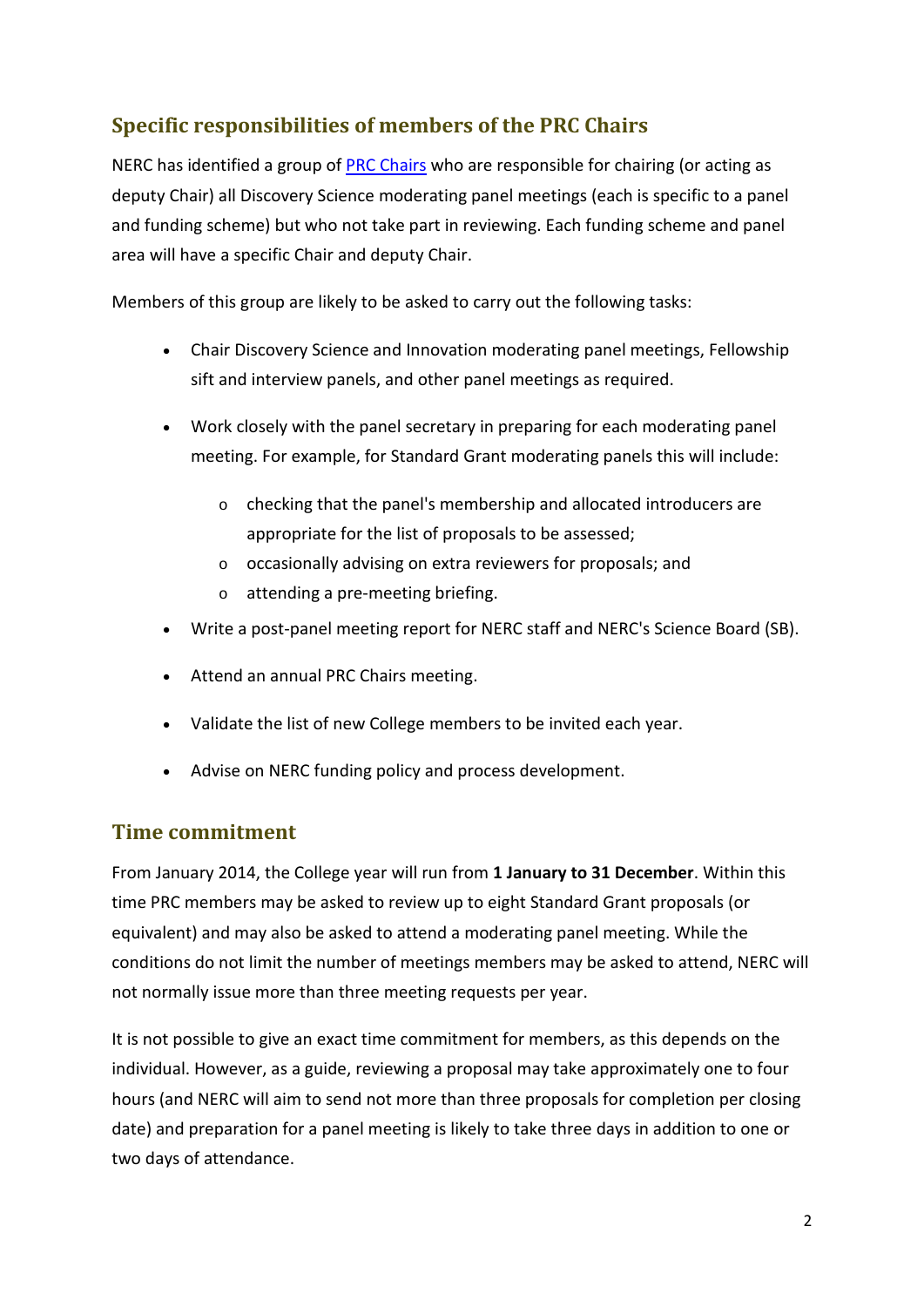NERC contacts all PRC members at various times during the year to determine their availability for reviewing activities and panel meetings. This means if you have a particularly busy period ahead, you can choose not to receive proposals at that time. However, in accepting membership, you agree to provide a certain level of input and attend meetings and we do monitor this. Those members who are consistently unavailable for meetings or fail to provide reviews may be asked to leave the PRC.

## <span id="page-2-0"></span>**Timetable of activities**

The following list gives the different funding rounds throughout the year, and gives an indication of the main reviewing periods and panel meeting dates throughout the year.

#### **Standard Grants – January Closing Date**

Reviewing period – Late February to Late March

Meetings – Early June

**Standard Grants – July Closing Date**

Reviewing period – Late August to Late September

Meetings – Early December

#### **Independent Research Fellowships – October Closing Date**

Reviewing Period – November/December

Sift meetings – Early February

Interview meetings – Mid to late March

### <span id="page-2-1"></span>**How do I become a member?**

NERC will publish a biannual [call for nominations](http://www.nerc.ac.uk/funding/application/peerreview/members-details/members-call/) for College members, Core members and Chairs, but please email the [Peer Review College](http://www.nerc.ac.uk/funding/application/peerreview/contacts/) for further details. All nominations are required to have a supporting statement from a senior colleague. Where specific and/or specialist knowledge is required NERC may approach suitable candidates to encourage an application. All applications will be considered in competition and the selection of candidates will be made in the usual way.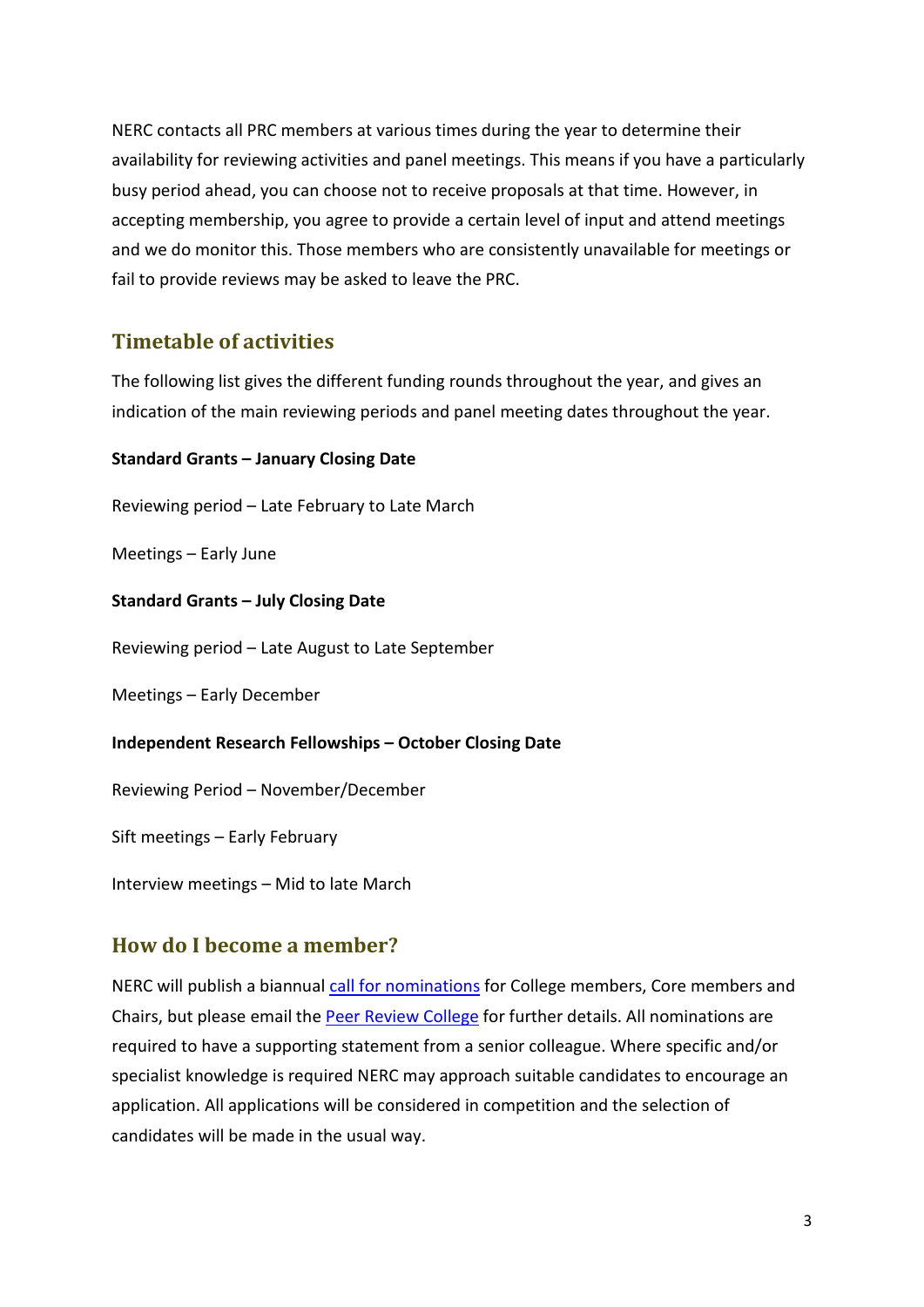Past members are welcome to re-apply to re-join the PRC. In accepting the invitation to join the PRC, all members agree to [NERC's terms and conditions](http://www.nerc.ac.uk/funding/application/peerreview/members-details/college-tandcs/) for membership.

## <span id="page-3-0"></span>**Duration of appointments**

PRC membership is open-ended but is reviewed bi-annually by NERC. Members can of course opt to end their membership at any time.

Chairs will similarly be appointed for four years in the first instance (one year as deputy chair, three years as chair).

### <span id="page-3-1"></span>**Membership turnover**

PRC membership will be refreshed bi-annually as described above.

New Chairs will be recruited as required. They will be appointed as deputy chair in the first year (to allow for succession and handover from the existing chair) and will succeed to the position of chair in the subsequent year.

## <span id="page-3-2"></span>**Assessment and selection process**

Selection panels comprised of PRC Chairs, Science Board members and senior NERC staff will assess applicants against the criteria for membership and recommend new members of the PRC, Core and PRC Chairs to NERC.

In some cases an appointment may be required outside the appointment schedule and process eg due to the resignation of an existing PRC and/or Core member or Chair. In these instances NERC may approach suitable candidates to encourage an application and advice regarding an individual's suitability for the role will be taken from appropriate members of the PRC Chairs.

All appointment decisions are ultimately the responsibility of the NERC office although advice will always be sought from the academic community via the PRC and PRC Chairs.

Please email [Peer Review College](http://www.nerc.ac.uk/funding/application/peerreview/contacts/) if you have any queries about the PRC or membership, or call us on the numbers below:

**College Manager Andy Adams Tel**: 01793 442503